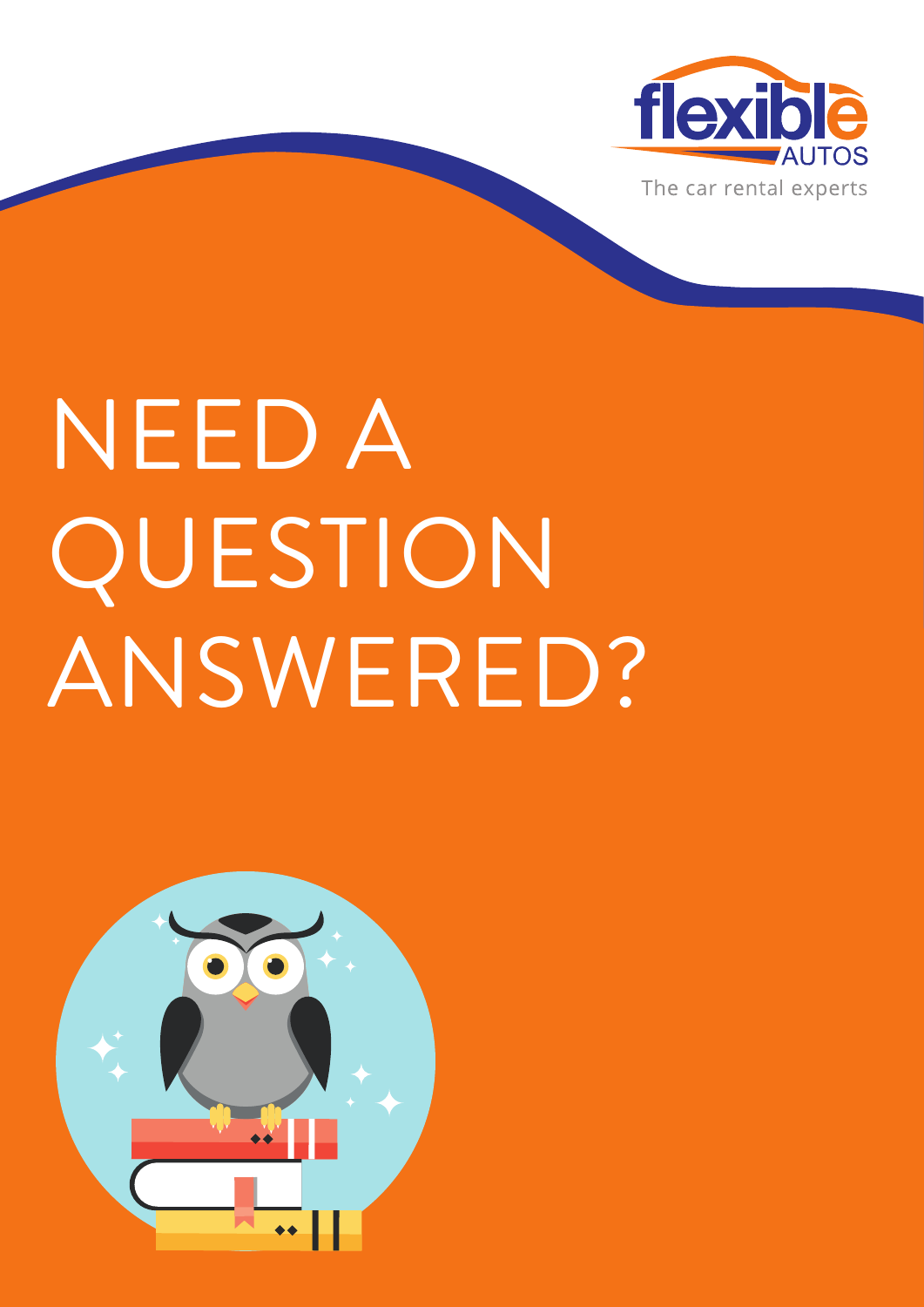

# 1. What does a Flexible Autos car hire booking include?

- **S** Unlimited mileage\*
- **S** Third party insurance
- Collision Damage Waiver (CDW) This covers you for damage to the hire car in the event of an accident, except where negligence is proved. If the rental car is damaged or stolen an insurance excess is applicable.
- **S** Theft Waiver
- Airport surcharges with exceptions
- Bail bonds (where needed)
- Local taxes except Australia where taxes are paid locally by law

\*some suppliers include limited mileage only please check at time of booking

There are additional extras that can be requested such as child seats, GPS units etc but these are normally paid for locally at an additional cost.

# 2. What documentation is needed when collecting a hire car?

On arrival at their destination clients are required to present their rental voucher, a valid credit card, driving licence and passport. If the client fails to present their original documents the supplier may refuse to release the vehicle. Some suppliers will require more than one form of identification and in some countries two credit cards may be required. Please check the suppliers terms and conditions at time of booking. Flexible Autos must be advised of any endorsements at the time of booking, failure to do this could result in refusal of the car to the hirer. Please be advised that no refunds will be given for rentals rejected due to non-production of a valid driving licence. Photocopied or faxed licences will not be accepted.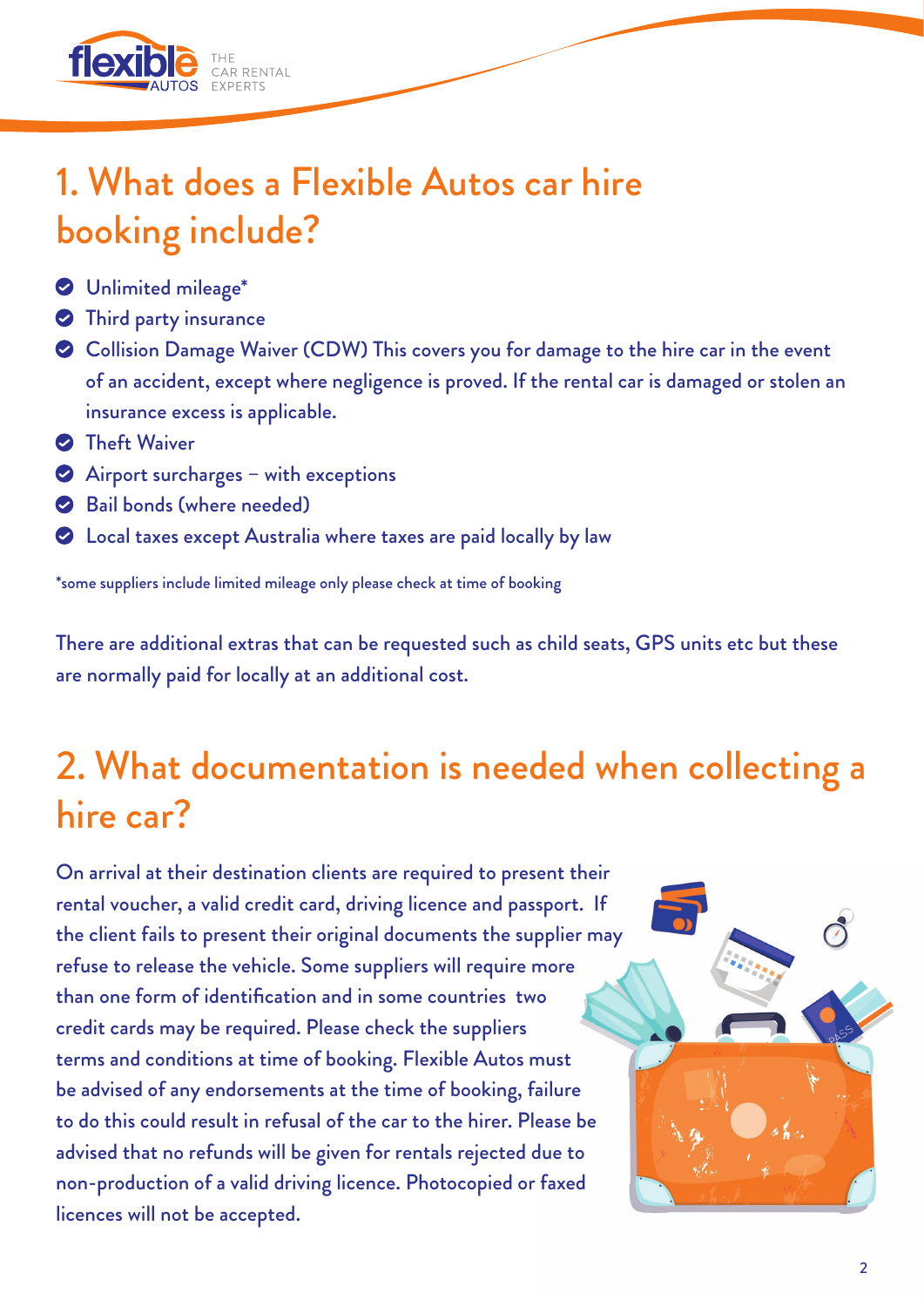

# 3. What if clients don't hold a UK licence?

If a client has a driving licence that has been issued overseas it must be clearly identifiable as a driving licence. If the licence is not in legible English then an international driving permit will be required. Clients have to present their original licence and the international driving permit at time of collection.

# 4. What type of credit/debit card will car rental companies accept?

A valid credit card in the name of the lead driver is required at time of collection. If the client only has a debit card please call the Flexible Autos reservations team on 0800 254 5101 to confirm this an acceptable for of payment. Cash is rarely accepted.

# 5. What if your client has points on their driving licence?

Clients can still hire a vehicle if they have points on their licence however please check with our reservations team to ensure no additional security checks are required.

# 6. How much is the insurance excess on the car?

The excess amount varies depending on car group and supplier. Please check our website at time of booking.

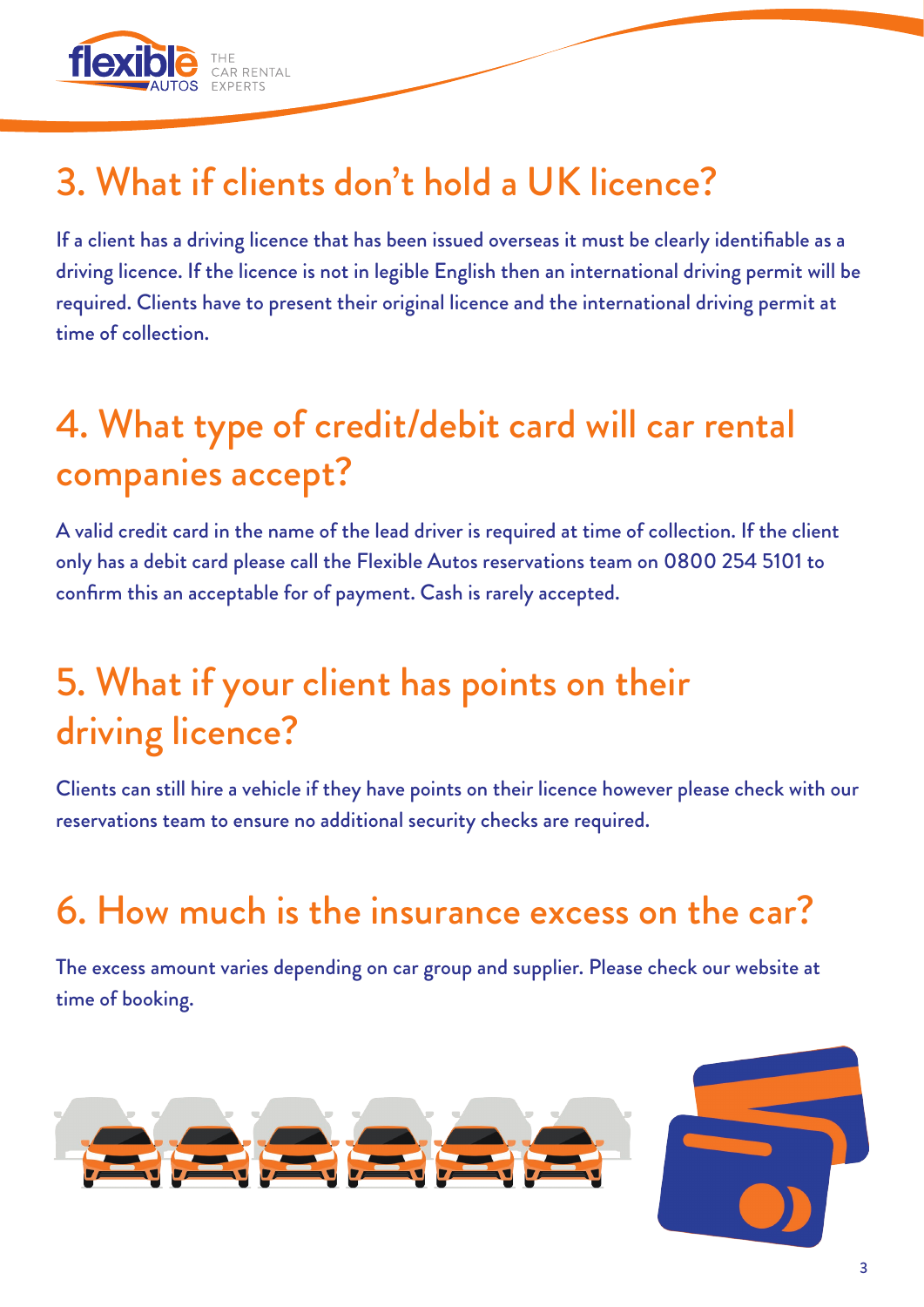

#### 7. Will money be debited from my clients credit card for the excess?

Most car rental suppliers will either 'freeze' or 'debit' the excess amount on a credit card. This means that the card is not actually debited just authorised but funds are not available to spend. Some suppliers will take the full amount of the excess so need to ensure they have the funds available. Once the car is returned without damage the money will be released back to the customers card.

# 8. What does Excess Refund and Top Up Policy mean?

Excess refund (ERP) or Top Up is our in-house additional insurance which can be purchased on top of the car rental to cover the insurance excess in the event of damage or theft giving the client peace of mind. If a client purchases the ERP and damage is caused to the rental vehicle clients will be charged the excess on their credit card upfront but can claim a refund upon their return.

# 9. How old do you need to be to hire a car?

The minimum age to hire a car is 21 years. However, drivers under the age of 25 will be charged a surcharge locally as they are classed as a higher insurance risk. In the USA we offer a Young Driver Package for drivers aged between 21-24yrs. For any drivers over the age of 65 please check with reservations as some suppliers do have a maximum age limit.



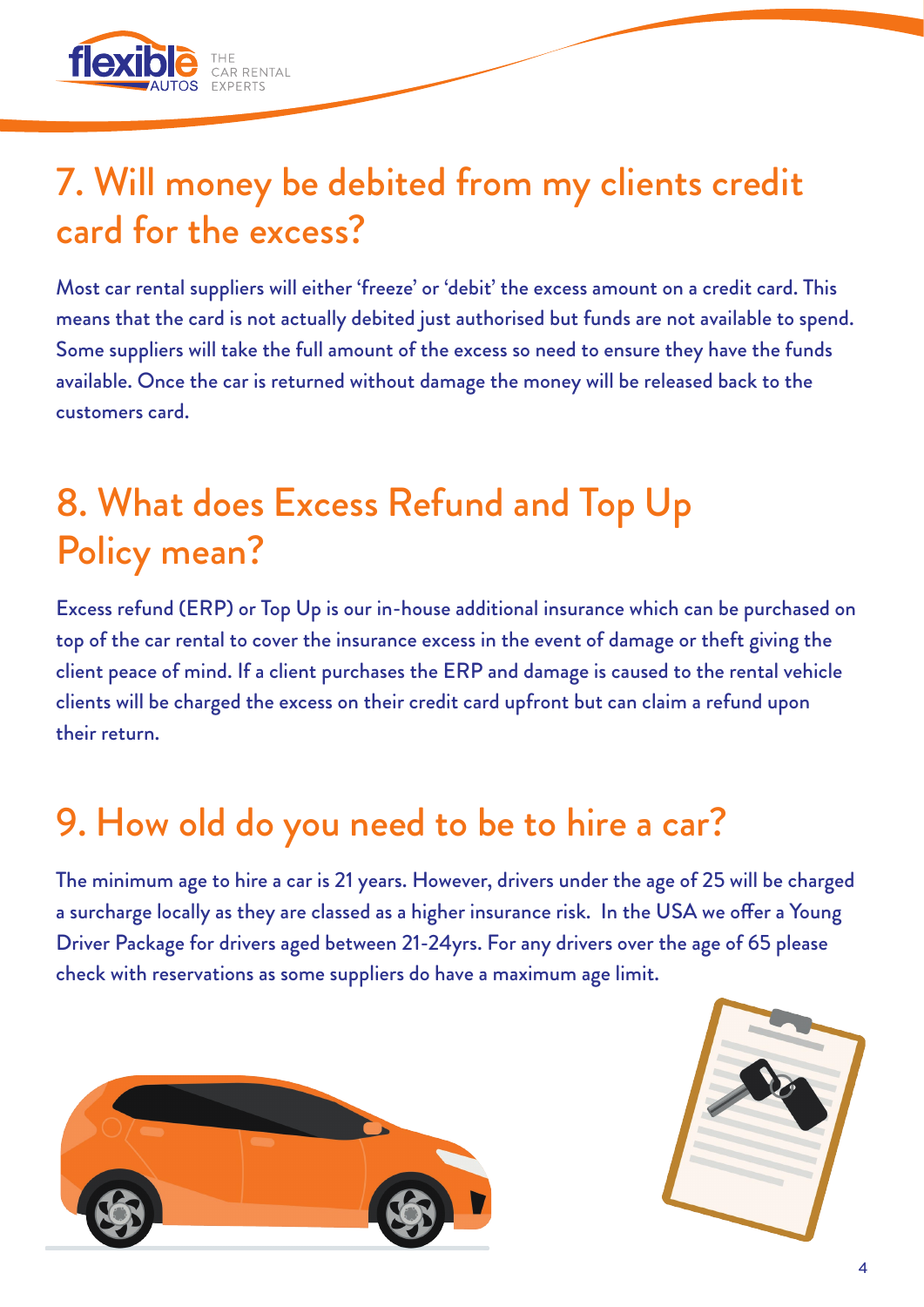

# 10. Amending and cancelling a booking

If you need to amend a booking Flexible Autos will not charge for this service. Please note that if you are amending the drivers name then this may class as a new reservation as most suppliers will not amend this field.

In the unfortunate event that your customer needs to cancel their booking, Flexible Autos will not charge for this service up to 24 hours prior to the collection date.

Please note no refunds will be given for rentals ended early, for late collections, for no shows or cancellations made after the rental start date.

#### 11. Can customers extend their car hire?

If your customer wishes to extend the rental period please contact reservations on 0800 254 5101.

If the client wishes to extend their hire whilst in resort then they will be charged locally at the local daily rate which may be higher than our pre-paid rates.

#### 12. Can clients collect a car after office hours?

At most airport locations flights will be met and cars supplied outside of office hours. A charge may apply for this service so please check with reservations at time of booking on 0800 254 5101. Please note all bookings will require the flight number in order to use this service.

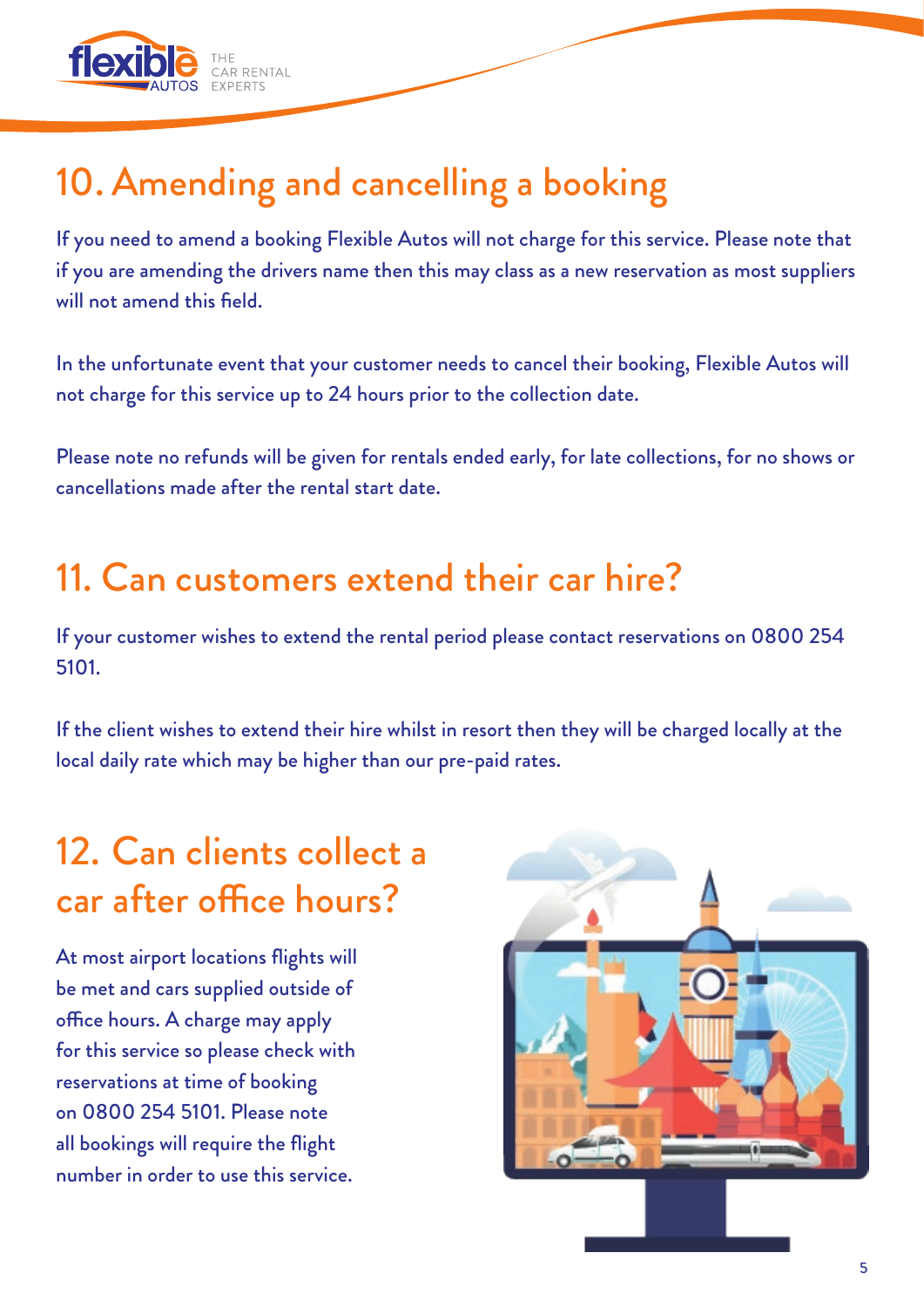# 13. What are the different petrol policies?

- FUEL POLICIES VARY BY SUPPLIER. During the booking process this will be highlighted by clicking the supplier logo. In general there are three types of policy:
- FULL TO FULL collect with a full tank and return it full

THE<br>CAR RENTAL

flexi

- FULL OR ½ TO EMPTY pick up full or half full and return empty, pay for fuel upon arrival.
- FULL TO FULL WITH A NON REFUNDABLE SERVICE CHARGE pick up with a full tank of fuel and return it full; a service charge will apply.

#### 14. What procedure do we have in place for emergencies?

Flexible Autos have an emergency telephone number should clients experience trouble when in resort, 0044 1920 459977.